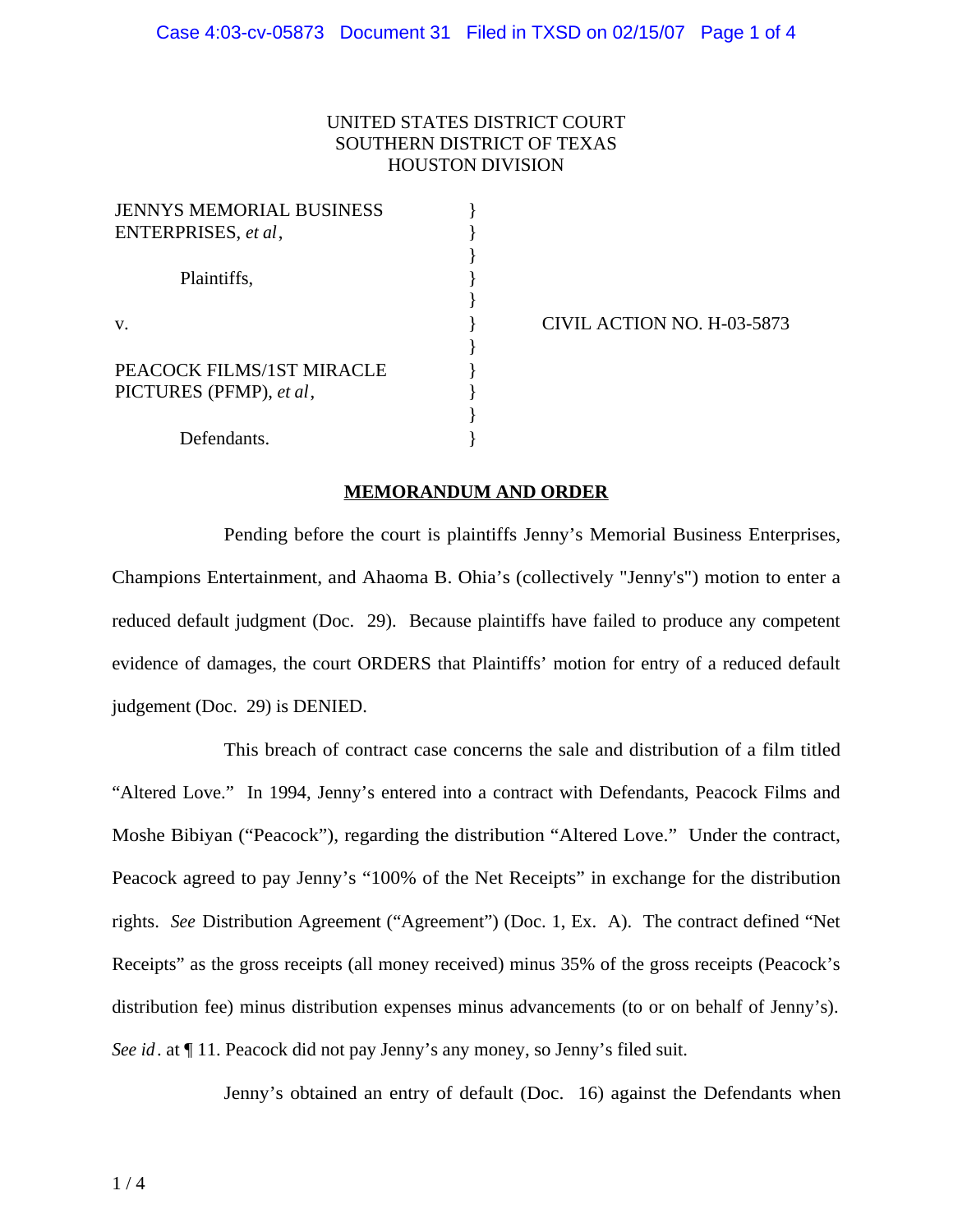## Case 4:03-cv-05873 Document 31 Filed in TXSD on 02/15/07 Page 2 of 4

Peacock failed to respond. On February 14, 2005 an evidentiary hearing on damages was held. On April 28, 2006 the court issued a Memorandum and Order explaining that it could not award a judgment in the amount requested by plaintiffs because plaintiffs had not presented competent evidence of damages. Plaintiff only demonstrated that the movie was being distributed, but provided no evidence that such distribution resulted in Net Receipts.

Recognizing that the plaintiffs may have been thwarted in their attempt to show these damages by Peacock's failure to respond, the court permitted plaintiffs additional time to gather and present "some evidence, even approximate evidence," that "Altered Love" produced Net Receipts. *Id*. at 3. The court suggested two avenues by which plaintiffs could gather this evidence: first, by obtaining *records* of those websites and other distributors who rent and sell the movie; and second, by serving appropriate discovery on Defendants and, should Defendants fail to comply with the court's discovery orders, by bringing a motion for monetary sanctions. *Id*. The court's order also suggested that plaintiffs reexamine their legal and factual basis for attorneys' fees, noting that \$1.5 million was unlikely to be found reasonable. *Id*. at 3-4.

Unfortunately, plaintiffs did not follow the court's suggestions. First, the evidence that Jenny's has provided from its online research is unavailing. The website printouts again only demonstrate that "Altered Love" has been distributed. None indicates the sales volume or the gross receipts of the individual websites distributing "Altered Love."<sup>1</sup> These printouts are not evidence of the gross receipts or sales volume of "Altered Love" and are not, therefore, evidence that "Altered Love" produced Net Receipts. Nor is Jenny's offer of evidence regarding distribution expenses relevant without evidence of gross receipts. As previously

stated, distribution expenses are subtracted from the gross receipts. Without a starting point, 1 Plaintiffs's attempt to place a quantitative measure on the number of copies sold or rented on the Amazon.co.uk website is misplaced. Plaintiffs quote the sales volume at "65,485." A closer examination of the attached exhibit reveals that 65,485 refers to the "Sales Rank" of "Altered Love," which is not an indication of how many copies of the movie have been sold, but rather, the movie's rank in terms of demand.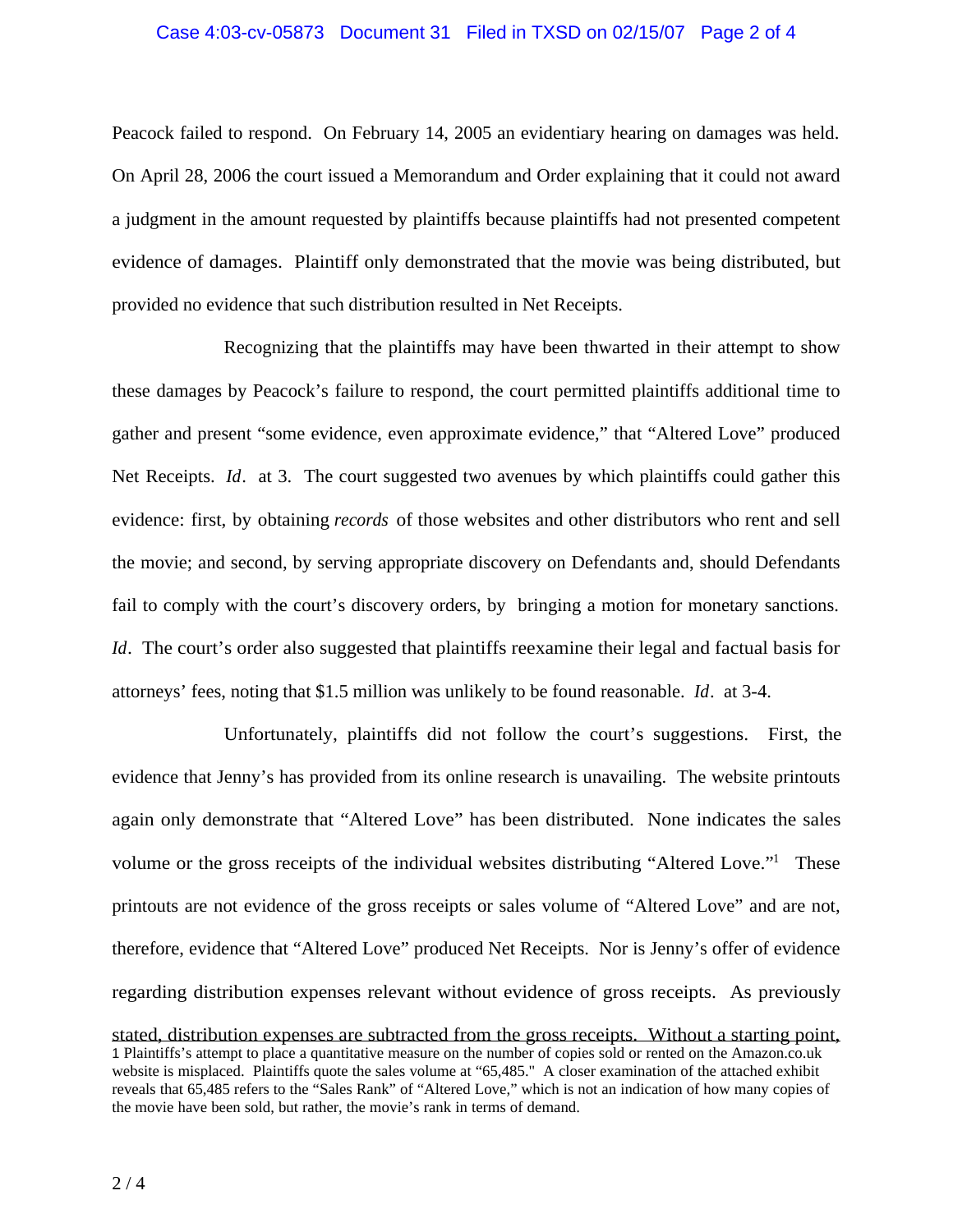## Case 4:03-cv-05873 Document 31 Filed in TXSD on 02/15/07 Page 3 of 4

gross receipts, distribution expenses are meaningless. Second, in response to the court's recommendation concerning discovery, plaintiffs failed to bring either a motion to compel or a motion for discovery sanctions. Therefore, plaintiffs have not provided the court with the evidence necessary to identify the damages with reasonable certainty. *See Acree v. General Motors Acceptance Corp.* , 112 Cal. Rptr. 2d 99, 110 (Cal. Ct. App. 2001) ("The law requires only that some *reasonable basis of computation* be used, and the result reached can be a *reasonable approximation* .") (emphasis added). As such, an entry of default judgment, even a reduced default judgment, is without merit in this case.

On a final note, plaintiffs also request \$2 million in punitive damages and \$50,000 in attorneys' fees. However, plaintiffs do not provide any legal or factual support for either award. Punitive damages are not generally recoverable for a breach of contract under California law. *See* CAL. CIV. CODE § 3294(a) (Deering 2006); *Myers Bldg. Indust., Ltd. v. Interface Tech., Inc.* , Cal. Rptr. 2d 242 (Cal. Ct. App. 1993). As noted in the court's prior order (Doc. 25), attorneys' fees may have been recoverable, but Jenny's again fails to identify a statutory or contractual basis for awarding such fees. plaintiffs inability to articulate a basis for these monetary damages prevents the court from entering a default judgment in their favor.

Despite the court's guidance and ample latitude, plaintiffs have failed to muster the necessary proof regarding their damages in this matter. Accordingly, it is hereby:

**ORDERED** that plaintiffs' motion for entry of a reduced default judgment (Doc. 29) is **DENIED**. The court will leave the case open for an additional thirty (30) days from the date of the entry of this Order so that plaintiffs will have another opportunity to obtain evidence and notify the court of same. Thereafter a final judgment will be issued.